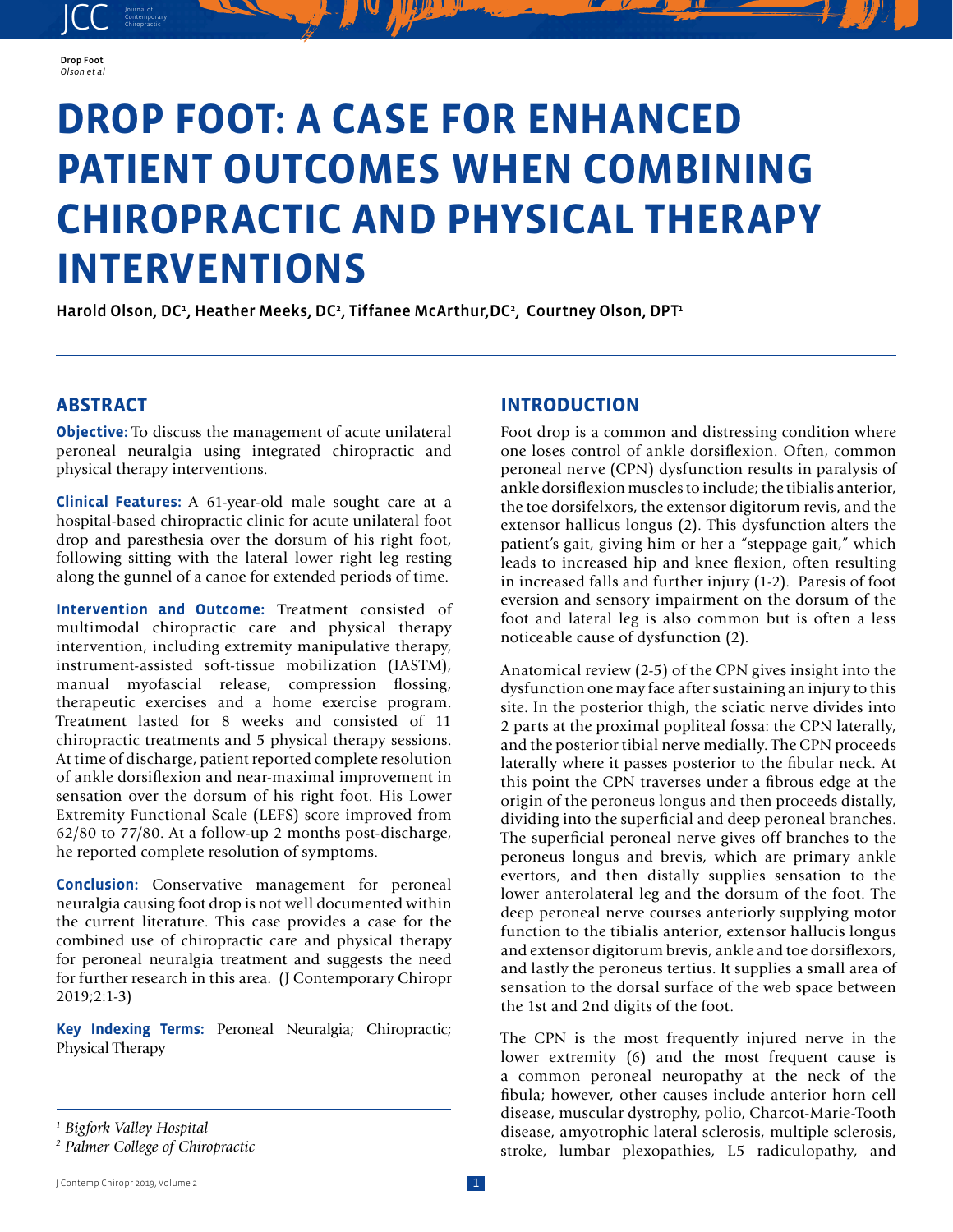partial sciatic neuropathy (1,7). External compression, stretch/contusion with fracture/dislocation, laceration, entrapment, compression, iatrogenic, and gunshot wounds are often mechanisms of CPN injuries (8).

Treatment of foot drop includes nonsurgical interventions such as bracing, splinting, physical therapy and nerve stimulation. Surgical treatment options also exist (9-11). There is little evidence to support the use of chiropractic intervention in the treatment of foot drop. The purpose of this case report is to discuss the management of acute unilateral peroneal neuralgia that involved multimodal chiropractic care and physical therapy interventions. The clinical outcomes are reported along with a description of the treatment mechanism.

## **CASE REPORT**

A 61-year-old male patient sought care at a hospitalbased chiropractic clinic with a complaint of right-sided foot drop. His symptoms began 9 days prior to his visit, following 3 days of sitting in his canoe with the right lateral aspect of his leg resting against the gunnel of the canoe. He explained that he had been sitting in this position for 3 hours at a time, over the course of 3 days and at the end of the third day, when he attempted walking up a large hill, he noticed that his right foot was unable to properly dorsiflex during his gait cycle. The patient arrived at his home 60 minutes later and took his boots off, where he found that he had decreased sensation on the top of his right foot and complete loss of dorsiflexion. He sought the care of his medical doctor, where he was not provided treatment and was told to monitor any changes over the next 10 days. By the 9th day, he had not noticed improvement and therefore visited the chiropractic office.

He stood 67 inches tall and weighed 235 pounds. Upper and lower extremity reflexes were intact (+2/2 bilaterally). Lower extremity strength testing was symmetric bilaterally at 5/5, with the exception of right ankle dorsiflexion, which measured 2/5. Furthermore, he was unable to distinguish between sharp and dull sensation along the dorsum of the right foot and indicated his foot felt numb subjectively. Upon observation, his gait clearly demonstrated rightsided foot drop. On palpation, there was a muscular trigger point in the proximal 1/3 of the anterior tibialis along with myofascial restrictions throughout the anterior tibialis and peroneus longus and brevis.

Over the next 3 weeks, he was treated in the chiropractic clinic twice per week. The treatment consisted of an active warm-up which consisted of wrapping functional and kinetic treatment with rehab (FAKTR) compression floss bands from distal to proximal over the right ankle and lower leg, followed by active ankle range of motion (ROM) (2x10 of ankle dorsiflexion, plantar flexion, inversion and eversion). Next, instrument-assisted softtissue mobilization was performed over the anterior lateral leg using Graston<sup>TM</sup> instruments, followed by manual myofascial release where the doctor placed a contact digit on the restricted musculature (anterior tibialis and peroneal muscles) while the patient actively lengthened the targeted muscle. The fibular head was then mobilized from anterior to posterior. Lastly, kinesiology tape was applied over the anterior-lateral aspect of the right lower leg.

After 3 weeks of multimodal chiropractic intervention, he was referred to physical therapy (PT) for co-management. The initial PT evaluation revealed that ankle dorsiflexion had improved to 4/5. Sensory testing improved to where he could feel normal to light touch; however, the patient continued to indicate numbness on the top of his right foot.

Over the next five weeks, he was treated once per week in the chiropractic clinic and 1 time per week in physical therapy. The chiropractic treatment remained the same and the physical therapy sessions focused on exercises to improve strength in dorsiflexion and active ankle ROM. Exercises performed at each physical therapy session included ankle ABC's, ankle circles, dorsiflexion holds, calf stretches, 4-way ankle motions with yellow TheraBand<sup>TM</sup>, towel scrunches with toes, marble pick-up with toes, and windshield wipers with foot. Russian electrical stimulation over the anterior tibialis and peroneal muscles was also performed for 15 minutes per PT session.

After 8 weeks of care, which included a total of 11 chiropractic treatments and 5 physical therapy sessions, he was discharged from treatment. At the time of discharge, his right ankle dorsiflexion strength fully returned to 5/5 and his gait returned to normal. He was able to distinguish between sharp and dull sensation along the dorsum of the foot; however, he did state that his foot still felt "slightly numb." His LEFS improved from 62/80 at the initial visit to 77/80 at the time of discharge. The patient consented to having this case described in the literature.

### **DISCUSSION**

To date, there is limited evidence regarding the effectiveness of conservative treatment for compression injuries resulting in CPN injuries or peroneal nerve entrapments resulting in foot drop. However, this case assesses the outcomes of conservative management in 1 patient with a CPN injury resulting in foot drop. Our findings demonstrated that after 11 chiropractic treatments and 5 physical therapy sessions over the course of 8 weeks, our patient regained full strength of the ankle dorsiflexors and regained ability to distinguish between sharp and dull sensation. The patient in this case may have improved because of the natural course of the disorder or other factors that were not measured or that we were unaware of. However, because this is a single case report, it is inappropriate to generalize the results from this patient to other patients with a peroneal nerve entrapment, nor is it understood what factors were precisely responsible for the outcomes